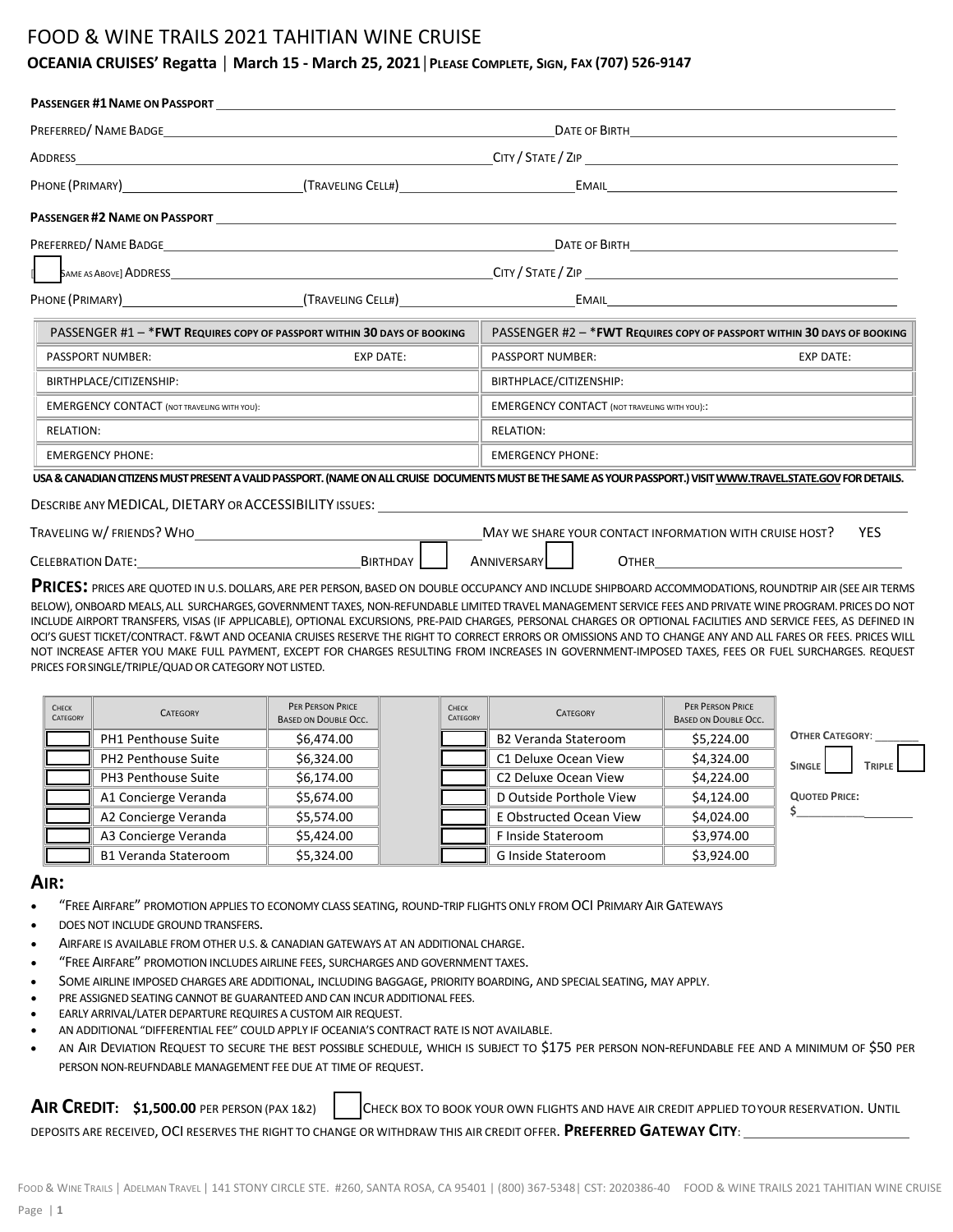| DEPOSITS & PAYMENTS: DEPOSIT DUE AT BOOKING: \$825.00 PER PASSENGER FOR ALL CABINS EXCEPT VISTA, OCEANIA AND OWNER'S SUITES. PLEASE CALL |  |
|------------------------------------------------------------------------------------------------------------------------------------------|--|
| FOR DEPOSIT AMOUNTS FOR BOOKING SUITES PAY BY: MASTERCARD / VISA / AMERICAN EXPRESS TOTAL DEPOSIT' S                                     |  |

| CREDIT CARD NUMBER:                                 | Evo. | ∩W∙ |  |
|-----------------------------------------------------|------|-----|--|
| <b>PLEASE FAX TO OUR OFFICES AT (707) 526-9147.</b> |      |     |  |

\_\_\_\_\_\_\_\_\_\_\_\_\_\_\_\_\_\_\_\_\_\_\_\_\_\_\_\_\_\_\_\_\_\_\_\_\_\_\_\_\_ \_\_\_\_\_\_\_\_\_\_\_\_\_\_\_\_\_\_\_\_\_\_\_\_\_\_\_\_\_\_\_\_\_\_\_\_\_\_\_\_\_\_\_\_\_\_\_\_\_\_\_\_\_\_\_\_\_\_\_\_\_\_\_\_\_\_\_\_

PRINT NAME AS APPEARS ON CREDIT CARD SIGNATURE OR TYPE NAME IN LIEU OF SIGNATURE - (I AUTHORIZE F& WT TRAVEL GROUP/ F& WT TO CHARGE MY CREDIT CARD.)

**FINAL PAYMENT DUE ON: NOV. 25, 2020 Let us the SAUTHORIZE FINAL PAYMENT TO BE AUTOMATICALLY CHARGED ON THIS DATE TO THE CREDIT CARD LISTED** ABOVE. NOTE: IF YOU USE A DEBIT CARD TO PAY THE DEPOSIT, F&WT MAY NOT BE ABLE TO PROCESS YOUR FINAL PAYMENT, AND THEREFORE, REQUIRES AN ALTERNATE PAYMENT METHOD FOR FINAL PAYMENT. IF FINAL PAYMENTS NOT RECEIVED BY THE DATE SPECIFIED ABOVE, YOUR SPACE ON THIS CRUISE WILL BE RELEASED AND APPLICABLE CANCELLATION FEES APPLIED.

## **TERMS & CONDITIONS:**

**PAYMENT & CANCELLATION SCHEDULE:** ANY REFUND OR CHANGE REQUESTS RELATING TO THE CRUISE, INCLUDINGAIRFARE, MUST BE RECEIVED BY F&WT IN WRITING AND DOCUMENTS RETURNED. CANCELLATION FEES APPLY TO NAME CHANGES. CANCEL FEES CANNOT BE APPLIED OR MOVED TO ANOTHER SAILING. "I AUTHORIZEADELMAN TRAVEL SYSTEMS INC/ F&WT TO CHARGEMY CREDIT CARDIF I CANCELTHIS BOOKING, PURSUANT TO THE CANCELLATION SCHEDULEAND FEES SET FORTHBELOW":

| <b>OWNER'S, VISTA &amp; OCEANIA SUITES</b> |            | ALL OTHER STATEROOM CATEGORIES |                        |            |                         |
|--------------------------------------------|------------|--------------------------------|------------------------|------------|-------------------------|
| <b>FROM</b>                                | то         | <b>FEE</b>                     | <b>FROM</b>            | то         | <b>FEE</b>              |
| <b>DATE OF BOOKING</b>                     | 09/07/2020 | \$100 PER PERSON               | <b>DATE OF BOOKING</b> | 09/07/2020 | \$100 PER PERSON        |
| 09/08/2020                                 | 10/22/2020 | <b>\$250 PER PERSON</b>        | 09/08/2020             | 10/22/2020 | <b>\$250 PER PERSON</b> |
| 10/23/2020                                 | 11/30/2020 | <b>15% FULL FARE</b>           | 10/23/2020             | 11/30/2020 | \$500 PER PERSON        |
| 12/01/2020                                 | 12/15/2020 | 35% FULL FARE                  | 12/01/2020             | 12/15/2020 | 35% FULL FARE           |
| 12/16/2020                                 | 12/30/2020 | 65% FULL FARE                  | 12/16/2020             | 12/30/2020 | 65% FULL FARE           |
| 12/31/2020                                 |            | 100% FULL FARE                 | 12/31/2020             |            | 100% FULL FARE          |

### **[CLICK HERE TO READ FOOD & WINE TRAILS COMPLETE TERMS AND CONDITIONS](https://www.foodandwinetrails.com/wp-content/uploads/2020/08/MASTER-FWT-Oceania-Cruises-Terms-and-Conditions.pdf)**.

#### **[CLICK HERE TO READ OCI's GUEST/TICKET CONTRACT](https://www.oceaniacruises.com/legal/ticket-contract/)**

**RESPONSIBILITY:** PASSENGER ACKNOWLEDGES (i) SPONSORING WINERIES ARE RESPONSIBLE FOR THE WINE EDUCATION PROGRAM, WHICH IS NOT CONNECTED IN ANY WAY WITH ADELMAN TRAVEL SYSTEMS INC. / F&WT AND RESERVES THE RIGHT TO SUBSTITUTE PROGRAM ELEMENTS AND PRESENTERS WITHOUT NOTICE; (ii) ALL ARRANGEMENTS MADE WITH THIRD PARTY SUPPLIERS ARE MADE SOLELY FOR THE CONVENIENCE OF GUESTS DONE AT THE GUESTS' OWN RISK AND ARE SUBJECT TO ALL TERMS AND CONDITIONS OF THE RESPECTIVE SUPPLIERS; AND (iii) OCEANIA CRUISES (OCI) IS RESPONSIBLE FOR THE CRUISE AND RELATED SERVICES, WHICH ALONG WITH ANY INCLUDED FREE AIR FARE, ARE GOVERNED BY OCI'S TERMS AND CONDITIONS AS NOTED IN THEIR CRUISE BROCHURE (SEE LINK ABOVE TO THESE TERMS).

**TRAVEL INSURANCE:** F&WT STRONGLY RECOMMENDS YOU PURCHASE ALLIANZ TRAVEL INSURANCE, OR COMPARABLE COMPREHENSIVE TRAVEL POLICY. IT IS OUR POLICY TO INFORM EVERY TRAVELER OF THIS OPTION. NOTE THAT BY NOT PURCHASING INSURANCE, YOU ASSUME **ALL** RISK OF LOSS. INSURANCE CAN ONLY BE CANCELLED WITHIN 10-DAYS OF ITS INITIAL PURCHASE IF DONE IN WRITING. REFER TO THE INSURANCE BROCHURE FOR DETAILS REGARDING COVERAGE COND

**TERMINATION:** THIS WINE EDUCATION CRUISE PROGRAM REQUIRES A MINIMUM NUMBER OF PARTICIPANTS AND F&WT RESERVES THE RIGHT TO CANCEL THE PROGRAM BEFORE **THE FINAL PAYMENT DATE LISTED ABOVE** IF SUCH MINIMUM NUMBER IS NOT ACHIEVED. UPON SUCH PROGRAM CANCELLATIONBY F&WT WILL ISSUE A REFUND OF PROGRAM FEES

PAID BY YOU. PARTICIPANTS ARE ENCOURAGED TO FULLY READ AND BE AWARE OF AIRLINE CANCELLATION PENALTIES. ADELMAN TRAVEL SYSTEMS INC./F&WT SHALL HAVE NO LIABILITY OF AIRLINE OR OTHER THIRD PARTY FEES FOR SUCH CANCELLATION AS PROVIDED FOR ABOVE. THE CRUISE LINE MAY FIND IT NECESSARY TO TERMINATE OR SUSPEND THE CRUISE. UPON SUCH TERMINATIONORSUSPENSIONBYTHECRUISELINE,REFUNDSWILL BE SUBJECT TO THE TERMS AND CONDITIONS OF THE CRUISE LINE. IT IS THE RESPONSIBILITY OF EACH TRAVELER TO FULLY READ AND BE AWARE OF THE CRUISE LINE'S TERMS AND CONDITIONS. ADELMAN TRAVEL SYSTEMS INC. / F&WT SHALL HAVE NO LIABILITY FOR PROGRAMS TERMINATED OR SUSPENDED BY THE CRUISE LINE OR OTHER SUCH THIRD PARTIES FOR ANY REASON.

**PHOTO RELEASE:** I UNDERSTAND AND AGREE THAT WHILE [DESCRIBE DUTIES OR ACTIVITIES], **I** MAY BE PHOTOGRAPHED AND/OR VIDEOTAPED FOR INTERNAL AND/OR PROMOTIONAL USE. I HEREBY GRANT AND CONVEY TO F&WT ALL RIGHT, TITLE, AND INTEREST, INCLUDING BUT NOT LIMITED TO, ANY ROYALTIES, PROCEEDS, OR OTHER BENEFITS, IN ANY AND ALL SUCH PHOTOGRAPHS OR RECORDINGS, AND CONSENT TO F&WT'S USE OF MY NAME, IMAGE, LIKENESS, AND VOICE IN PERPETUITY, IN ANY MEDIUM OR FORMAT (INCLUDING BUT NOT LIMITED TO BROCHURES, INVITATIONS, NEWSPAPERS, MAGAZINES, WEBSITES), FOR ANY PUBLICITY WITHOUT FURTHER COMPENSATION OR PERMISSION.

**WAIVER:** F&WT HAS MADE REASONABLE ENQUIRIES AND NOTED SUPPLIERS HAVE UNDERTAKEN ENHANCED HEALTH AND SAFETY MEASURES REGARDING THE PANDEMIC PROTECTIVE POLICIES AND PRACTICES IN AN EFFORT TO MITIGATE THE RISK OF EXPOSURE TO CONTAGIOUS DISEASES. DESPITE THESE MEASURES, I UNDERSTAND THAT THE SUPPLIER(S) MAY NOT APPLY THOSE POLICIES AS DILIGENTLY AS THE POLICIES SUGGEST. PLEASE NOTE: EVEN IF THE SUPPLIER MAKES A GOOD FAITH EFFORT TO ENFORCE ITS GOOD PRACTICES, SOME TRAVELERS MAY SIMPLY REFUSE TO COOPERATE. I AM AWARE THAT THERE IS AN INHERENT RISK OF EXPOSURE TO CONTAGIOUS DISEASES AND BY CHOOSING TO CRUISE, FLY OR TOUR I VOLUNTARILY ASSUME ALL RISKS RELATED TO CONTAGIOUS DISEASES.

## **PLEASE CHECK THIS BOX INDICATING THAT YOU HAVE READ, UNDERSTAND AND ACCEPT THE TERMS AND CONDITIONS SET FORTH.**

**PASSENGER #1 DATE** PASSENGER #2 **DATE PASSENGER #2 DATE PASSENGER #1 DATE** 

\_\_\_\_\_\_\_\_\_\_\_\_\_\_\_\_\_\_\_\_\_\_\_\_\_\_\_\_\_\_\_\_\_\_\_\_\_\_\_ \_\_\_\_\_\_\_\_\_\_\_\_\_\_\_\_\_\_\_\_\_\_\_\_\_\_\_\_\_\_\_\_\_\_\_\_\_\_\_